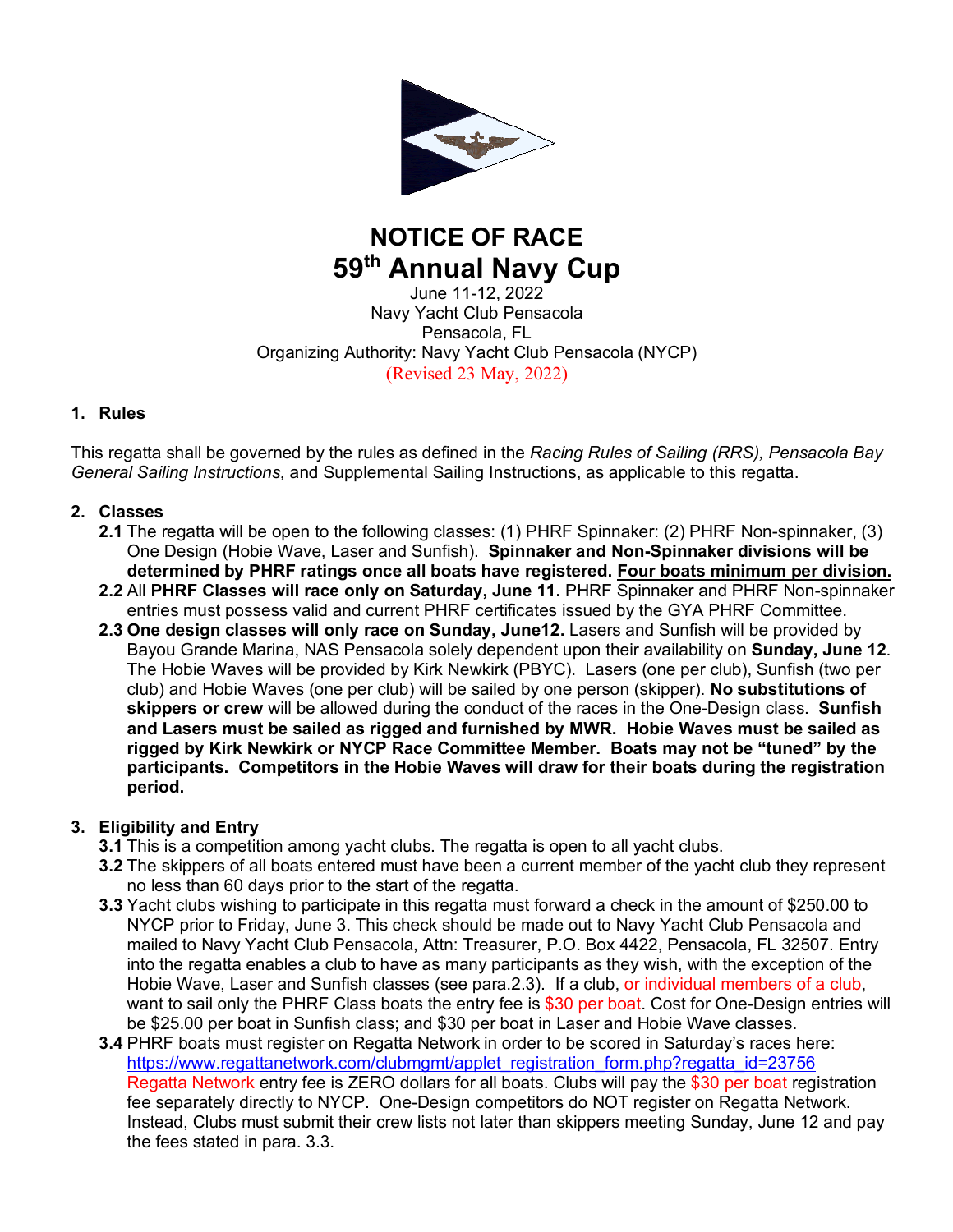**3.5** Please let us know if you need assistance with either transportation or base access for the Skippers' meeting and One-Design sailing events on Sunday, June 12. We will have NYCP members at the Main Gate to assist with entry to the base. If you are associated with the US Armed Forces or the Department of Defense and have an approved DOD identification card, you may access the Base normally.

## **4. Schedule of Events**

#### **Thursday, June 9**

**1800** All PHRF Skippers Meeting at Oar House, 1000 S. Pace Blvd

#### **Saturday, June 11 (PHRF Classes only)**

**1200-1215** Essential race information may be broadcast on the water on VHF Channel 72

- **1225** First Warning Signal
- **1530** After Race Party at Island Cove Marina Clubhouse, 806 Lakewood Road (North off Barrancas at Bayou Chico Bridge). Please plan to join us. NYCP will have a light meal of BBQ, fixin's, snacks and free beverage specials.

### **Sunday, June 12 All One Design Classes will race in Bayou Grande**

- **1030-1100** Registration at NAS Pensacola Bayou Grande Marina; Hobie Wave, Laser and Sunfish. Coffee and donuts will be available in the Marina Lounge.
- **1100** Skipper's Meeting for One Design Classes in Marina Lounge or on Observation Deck.
- **1145** First Warning Signal
- **1530 Note Location Change:** After Race Party at PYC/Watson Sailing Center. There will be a light meal of BBQ, fixin's, snacks and beverages.
- **1700** Individual awards (all classes/both days) and presentation of the Navy Cup to follow after scoring is completed. We are hopeful that the Commanding Officer of NAS Pensacola, Captain Terry "Village" Shashaty, will join us for the presentation of individual awards and the Navy Cup to the winning Club.

## **5. Races**

For Spinnaker and Non-Spinnaker classes, two races are planned for Saturday. One race will constitute a regatta. For the Hobie Wave, Laser and Sunfish, 5 races are planned for Sunday. One race will constitute a regatta.

## **6. Scoring**

- **6.1** The low point scoring system of Appendix A of the RRS will be used to determine the winner of each class.
- **6.2** A club's top three scoring boats in each class will be counted for Navy Cup points in accordance with the table below, i.e., if a club finishes 1, 2, 3 in one of these classes, they would earn 54 points for that class.

| <b>Overall Class position</b> | Points                                                         |
|-------------------------------|----------------------------------------------------------------|
|                               | 20                                                             |
| 2.                            | 18                                                             |
| 3.                            | 16                                                             |
|                               | 14                                                             |
|                               | Beyond 4 <sup>th</sup> , decrease by one point for each place. |

**6.3** The club that scores the most points across all five classes wins the Navy Cup.